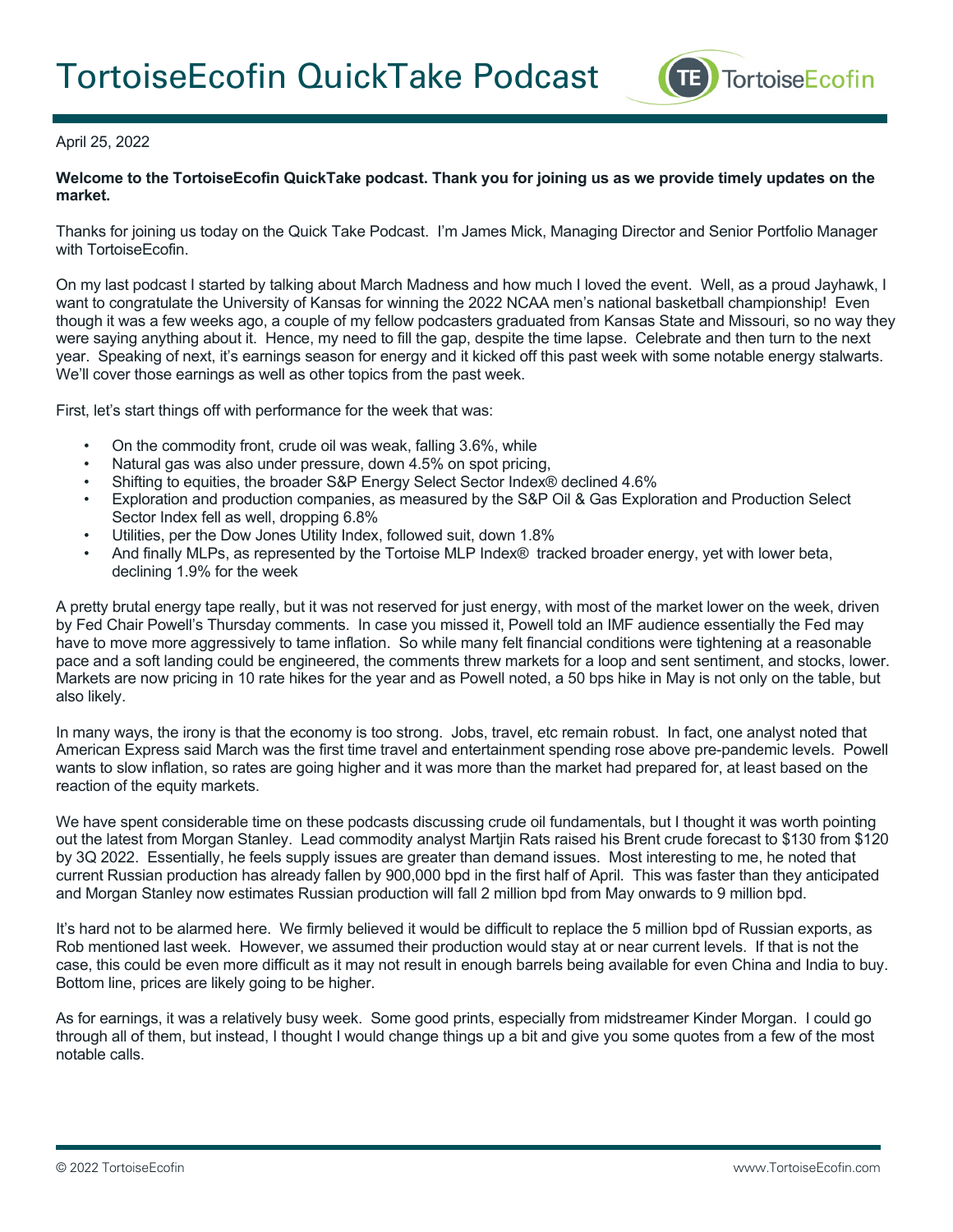

First up, Schlumberger and its CEO from the oil field services sector. In discussing energy industry dynamics, he stated, "the elevation of energy security as a priority will drive further capacity expansion and optionality to deliver a more diverse oil and gas supply. This will support additional long-cycle development projects, exploration activity, and brownfield rejuvenation programs."

Next up, Halliburton CEO Jeff Miller noted, "we expect oil and gas demand will grow over the near and medium-term, driven by economic expansion, energy security concerns, and population growth." Mr. Miller also astutely pointed out that the world has shifted to more short-cycle barrels, notably US shale. In doing so, he states, "the pivot to short-cycle barrels creates the opposite effect, a perpetual threat of under-supply that is supportive to commodity price."

Finally, a couple of comments from Kinder Morgan Chairman, Rich Kinder. In relation to the current environment and what it means for America, Kinder stated, "In my judgment the crisis plays to our strengths. The U.S. is a reliable supplier with the ability to grow its production modestly in the near-term and more robustly in the intermediate term."

He also noted in terms of what the U.S. brings to the table, "we operate under a transparent legal system and we have technical expertise from the wellhead to the burner tip that is unmatched anywhere in the world. For all of these reasons, the United States will be a major part of the solution to adequately supply the world with the oil and natural gas it needs to surmount the present problem."

Earnings pick up considerably here in the next few weeks, but the messaging will remain pretty consistent. Demand is exceeding supply, leading to strong commodity prices. Supply will eventually rise to meet that demand, but will take some time. Energy security is the new mantra for countries. And with those key points, oil and gas will be around for a long time to help bridge the gap to renewables.

With that, have a great week and we look forward to speaking with you again soon.

## **Thank you for joining us. And stay tuned for our next episode. Have topics you want covered or other feedback to share? Write us at info@tortoiseecofin.com.**

**The S&P 500**® **Index** is a market-value weighted index of equity securities.

The **Alerian Midstream Energy Index®** is a broad-based composite of North American energy infrastructure. The capped, float-adjusted, capitalization-weighted index, whose constituents earn the majority of their cash flow from midstream activities involving energy commodities, is disseminated real-time on a price-return basas (AMNA) and on a total-return basis (AMNAX).

**The Dow Jones Utility Average** is a stock index from S&P Dow Jones Indices that tracks the performance of 15 prominent utility companies traded in the United States.

The **PCE inflation rate** is the Personal Consumption Expenditures Price Index. It measures price changes for household goods and services. Increases in the PCEPI warn of inflation while decreases indicate deflation.

**Broad Energy = The S&P Energy Select Sector® Index** is a capitalization-weighted index of S&P 500® Index companies in the energy sector involved in the development or production of energy products.

## **Producers = Tortoise North American Oil & Gas Producers IndexSM**

The Tortoise North American Oil & Gas Producers Index<sup>SM</sup> is a float-adjusted, capitalization weighted index of North American energy companies primarily engaged in the production of crude oil, condensate, natural gas or natural gas liquids (NGLs). The index includes exploration and production companies structured as corporations, limited liability companies and master limited partnerships but excludes United States royalty trusts.

**MLPs = The Tortoise MLP Index®** is a float-adjusted, capitalization weighted index of energy master limited partnerships (MLPs). The index is comprised of publicly traded companies organized in the form of limited partnerships or limited liability companies engaged in transportation, production, processing and/or storage of energy commodities.